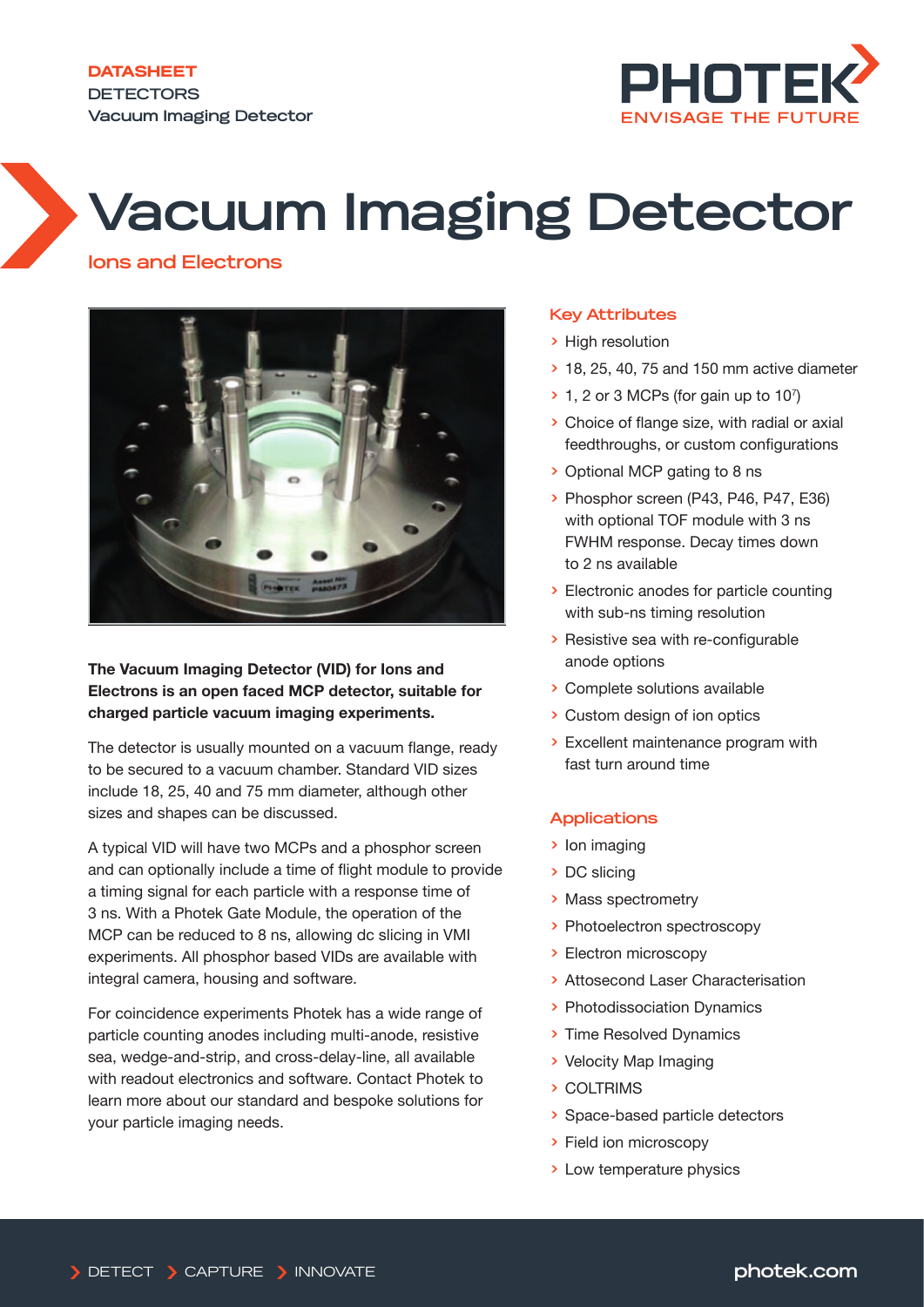

# **Complete Solutions**

The **PHOSPHOR SCREEN** version of the Electron and Ion Vacuum Imaging Detector can be supplied with a high resolution camera, high voltage power supplies, timeof-flight and gating electronics. This complete detection solution for your vacuum imaging experiment enables you to concentrate on obtaining data rather than finetuning your detection hardware. We will help you specify the best camera for the demands of your experimental application. The camera and lens assembly can be mounted on your detector flange in a configurable, light tight housing, for ideal operation in the laboratory.

**ELECTRONIC READOUT** versions can be configured with multi-anodes, resistive, wedge-and-strip or cross-delay line anodes depending on your applications requirements. Photek specialists will help you determine the best readout system given your timing, spatial and count rate requirements. All of our electronic readout systems can be provided with readout electronics and software for simple set-up.

**IMAGE32 SOFTWARE** supports all of our VID configurations including camera and electronic anodes. Image32 has numerous operating modes, including centroiding and particle counting, with the option of control via multiple programming languages. Photek can help provide scripting to control your entire experiment.



Slice images from VMI of Br from photodissociation of IBr in Photek VMI DOUBLE PRIME, with gate widths as indicated (full Newton sphere). With permission from University of Bristol.



**Phosphor Screen Detector Configuration**



**Imaging Electron Anode Configuration**



VMI of photoelectrons from ATI of Xe at 1x10<sup>14</sup> Wcm-2. With permission from MBI, Berlin.

### **Photek Limited**

26 Castleham Road, St Leonards on Sea, East Sussex, TN38 9NS, United Kingdom

**T:** +44 (0)1424 850 555 **E:** sales@photek.co.uk **Registration No.** 2641768 England DS016 / rev03 / Sept 21

**photek.com**